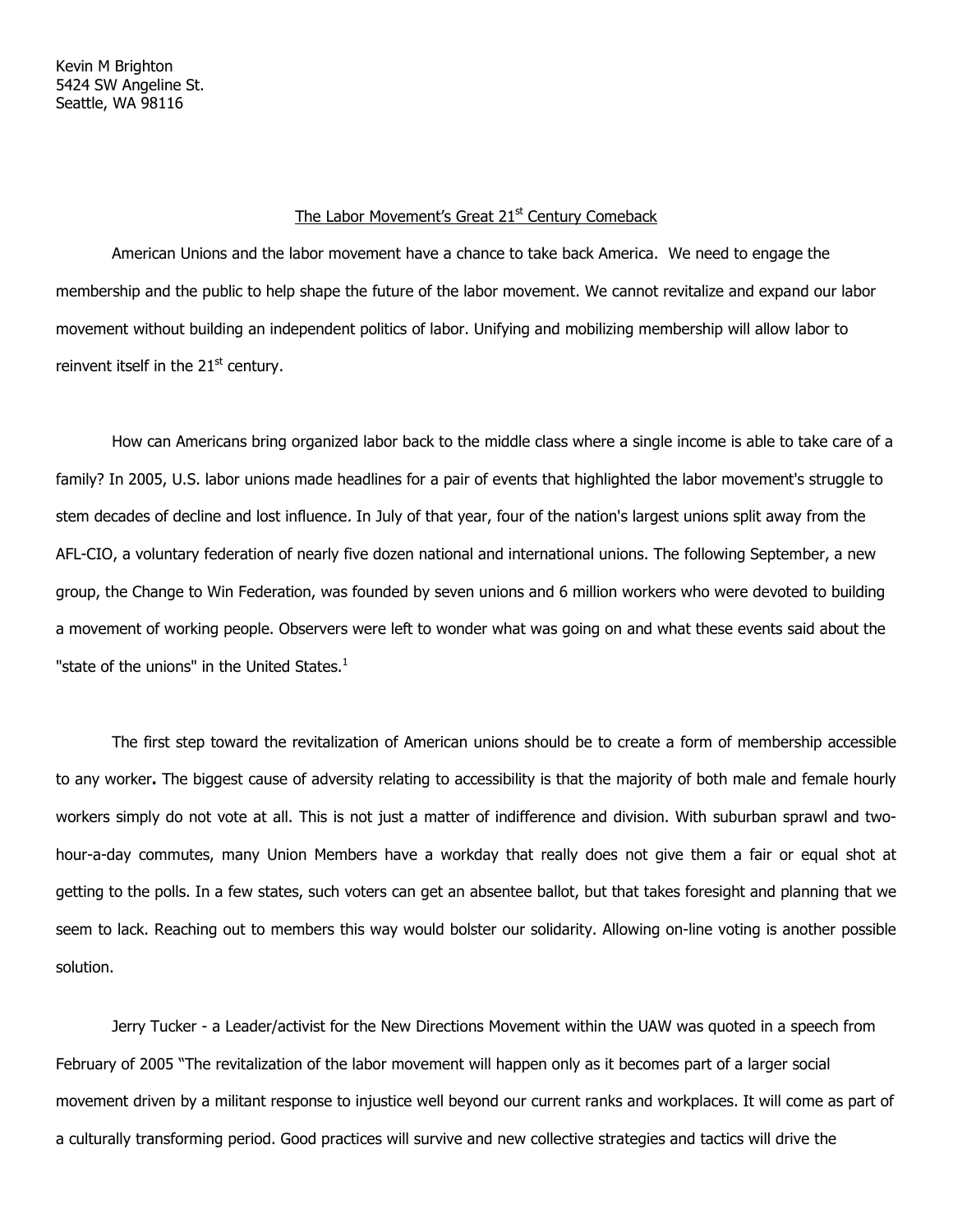movement forward. 21st century workers need a labor movement committed to fight along side them. Yes, today many American workers are cynical and, jointly, do have reduced expectations. This was also true in the early 1930's. There are among them good and even great leaders for the struggle to come…A program that reconnects with workers built around their needs at the base, not just the notions of distant bureaucrats, is the way to start rebuilding the labor movement."<sup>3</sup>

To bring labor back, some change of law has to occur. Even under a Democratic President, House, and Senate it was still easy for anti labor senators to stop a striker-replacement ban in 1993. To bring a real labor movement back, we may need a more nonconforming, even open-minded approach, and one that finally brings the "rights revolution" to American workers, regardless of gender or race. The ultimate goal is still to change our labor laws and bring back the old union spirit embodied in words like "solidarity" and the use of "brother" and "sister" as affectionate forms of address.

Writing in the "Observer," the publication of the Organization for Economic Cooperation and Development, John Evans pointed out "Unions are institutions which counterbalance the centrifugal forces created by globalization and technological change. They can play a crucial role both in redressing imbalances of power in the process of change and in ensuring that productivity increases are used to raise living standards in an equitable way." <sup>4</sup> Put another way, much of management has not yet learned by increasing the wages of employees it not only increases corporate productivity but boost employee purchasing power. As workers spend their paychecks, they drive demand upwards.

Looking into the distance, we can perhaps see that new wave of union evolution strengthening. Its predominant face is of color, and female. It is Spanish/English bilingual and capable in many languages. We need to restore poetry to our politics, the meaning that strengthens the muscle. There has been progress, of course. The labor movement's vibrant campaigns are all about immigrants, people of color, and women claiming their rights to representation and fair wages. We will accomplish these goals only by making organizing a top concern throughout the American labor movement and building a stronger, more determined army of worker activists.<sup>5</sup>

The labor movement, however, must find the right marketing strategies and approaches to allay the fears of immigrants to engage in protected union activities, and to convince those workers the unions can make positive